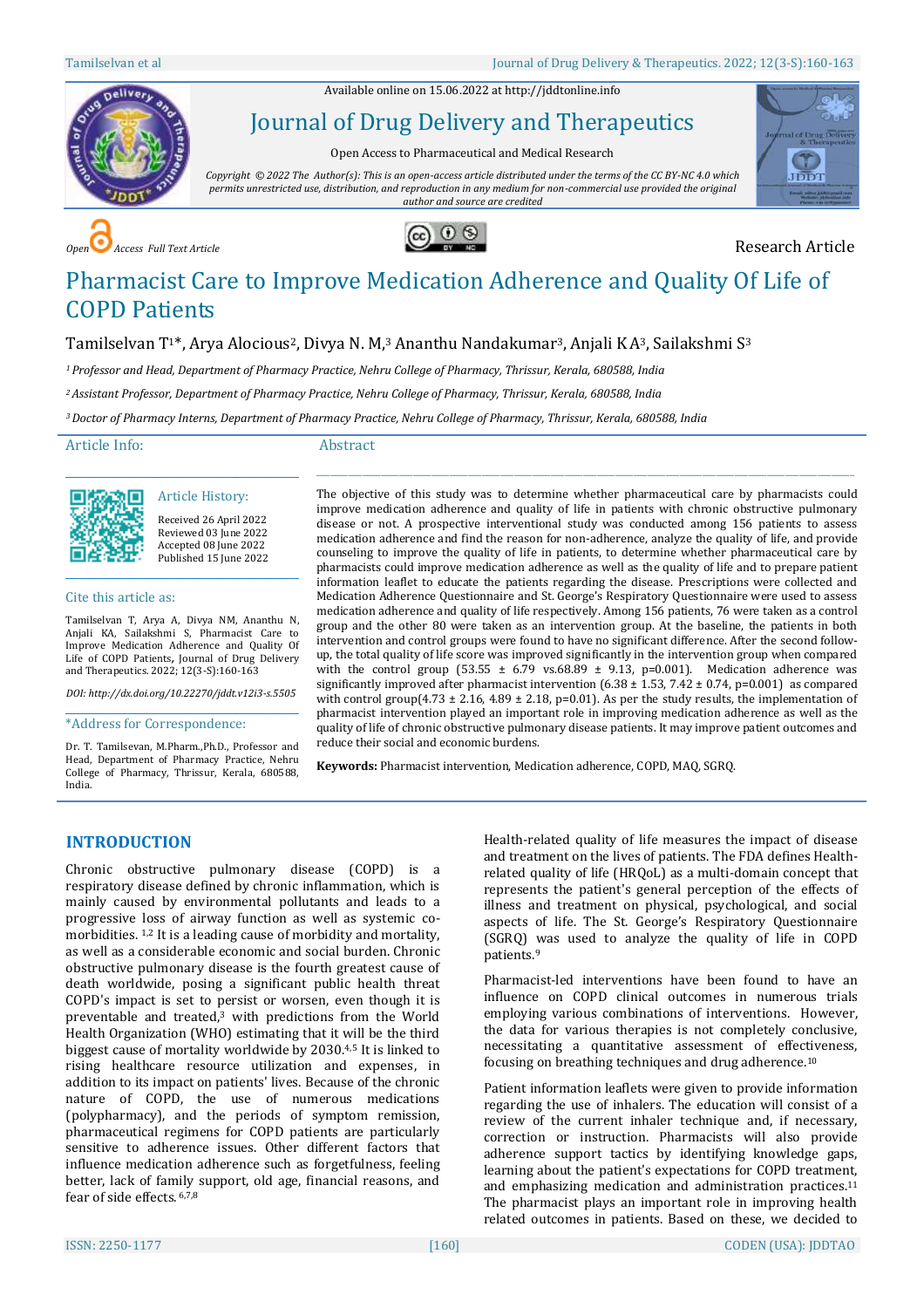add further more interventions to improve medication adherence and quality of life by structured pharmacist led programme.

## **MATERIALS AND METHODS:**

This was a prospective interventional study conducted in the pulmonology department of a tertiary care teaching hospital at Palakkad. The study was approved by the Institutional Ethical Committee of Nehru College of Pharmacy, Thrissur.

A total of 180 patients with COPD disease from the pulmonology department were enrolled in the study as per the inclusion-exclusion criteria. Informed consent was obtained from the all patient before enrolling into the study. The study was conducted for a period of 6 months from March 2021 to September 2021. The inclusion criteria for the study were patients diagnosed with COPD and of age more than or equal to 18 years, patients who are keeping up their regular followup appointment, and who are willing to give informed consent. The exclusion criteria were patients with mental disorders, pregnant, lactating, breastfeeding women, and cancer patients. The instruments taken for the study include patient case notes, laboratory investigation reports, suitably designed data collection forms, and Patient Information Leaflets. The questionnaires used are Medication Adherence Questionnaire (MAQ) and St. George Respiratory Questionnaire.

The demographic details such as age, gender, family history, dietary habits, social habits, co-morbidities, lab investigations, clinical examinations, and medications were collected with designed data collection form. Risk factor profiles including smoking status, cough, phlegm, fatigue, dyspnoea, and quantity of phlegm were noted at baseline. The study was undertaken to assess the quality of the patient and their adherence to therapy using the St. George respiratory questionnaire and Medication Adherence Questionnaire respectively.

A total of 180 patients were enrolled, out of which 90 were taken as the control group and the other 90 were taken as the intervention group. At the end of study, 76 patients from control group and 80 patients from invention group were completed two follow ups (n=156). The intervention group subjects were counselled by using structured patient

information leaflet. The first follow-up was done after 60 days and the second follow was at 120 days from the baseline. After the first and second follow-ups, the patient population was declined to 156 due to death, and missed follow-up.

#### **Statistical Analysis:**

The categorical variables were presented as frequency and percentage and the continuous variables were reported using mean and standard deviation. The quantitative variables were evaluated by independent and paired student t-test<sup>12</sup> at  $95\%$ confidence interval ( $p$ <0.05). The categorical variables were analyzed using the chi-square test. 10

# **RESULTS**

During the study period, a total of 180 patients, who fulfilled the inclusion criteria were included in this study and 156 patients were completed the follow-ups. The reasons for dropout were death and loss to follow up. From the study population, 125 (80.13 %) were male and 31 (19.87 %) were female. (Table-1)

| S. N.                    | Gender      | <b>Number of Patients</b> | Percentage |
|--------------------------|-------------|---------------------------|------------|
|                          | Male        | 125                       | 80.13      |
| $\overline{\mathcal{L}}$ | Female      | 31                        | 19.87      |
| 3                        | Non-smokers | 41                        | 26.28      |
|                          | Smokers     | 48                        | 30.77      |
| 5                        | Ex-Smokers  | 67                        | 42.95      |

**Table 1: Gender and Smoking Status (n=156)**

At the baseline, the patients in both intervention and control group were found to have approximately similar scores in SGRQ (70.61±12.02 vs.70.48 ± 11.38, p= 0.949). After the second follow-up, the total SGRQ scores improved significantly in the intervention group when compared with the control group (53.55  $\pm$  6.79 vs.68.89  $\pm$  9.13, p=0.001). The maximum improvement was noted in the impact domain  $(45.38 \pm 8.40)$ vs. 58.28 ± 9.18, p = 0.001). (Table-2)

| S.N.              | <b>OOL Domain</b>         | Control<br>$(n=76)$ | <b>Intervention</b><br>$(n=80)$ | P-value |
|-------------------|---------------------------|---------------------|---------------------------------|---------|
|                   | <b>SYMPTOM</b>            |                     |                                 |         |
| 1                 | Baseline                  | $69.73 \pm 13.66$   | $68.04 \pm 15.63$               | 0.47    |
| 2                 | 1st Follow up             | $64.90 \pm 14.53$   | $51.01 \pm 14.43$               | 0.001   |
| 3                 | 2 <sup>nd</sup> Follow up | $71.62 \pm 13.28$   | $45.88 \pm 10.47$               | 0.001   |
| <b>ACTIVITIES</b> |                           |                     |                                 |         |
| 1                 | Baseline                  | $75.39 \pm 12.87$   | $75.18 \pm 14.33$               | 0.925   |
| $\overline{2}$    | 1 <sup>st</sup> Follow up | $62.52 \pm 14.13$   | $52.60 \pm 12.21$               | 0.001   |
| 3                 | 2 <sup>nd</sup> Follow up | $66.84 \pm 10.04$   | $46.04 \pm 8.43$                | 0.001   |
| <b>IMPACT</b>     |                           |                     |                                 |         |
| 1                 | Baseline                  | $67.39 \pm 14.73$   | $68.66 \pm 14.17$               | 0.588   |
| 2                 | 1 <sup>st</sup> Follow up | $61.92 \pm 15.09$   | $52.61 \pm 14.50$               | 0.001   |
| 3                 | $2nd$ Follow up           | $58.28 \pm 9.18$    | $45.38 \pm 8.40$                | 0.001   |
| <b>TOTAL</b>      |                           |                     |                                 |         |
| 1                 | Baseline                  | $70.48 \pm 11.38$   | $70.61 \pm 12.02$               | 0.949   |
| $\overline{2}$    | 1st Follow up             | $69.75 \pm 9.76$    | $56.84 \pm 9.24$                | 0.001   |
| 3                 | 2 <sup>nd</sup> Follow up | $68.89 \pm 9.13$    | $53.55 \pm 6.79$                | 0.001   |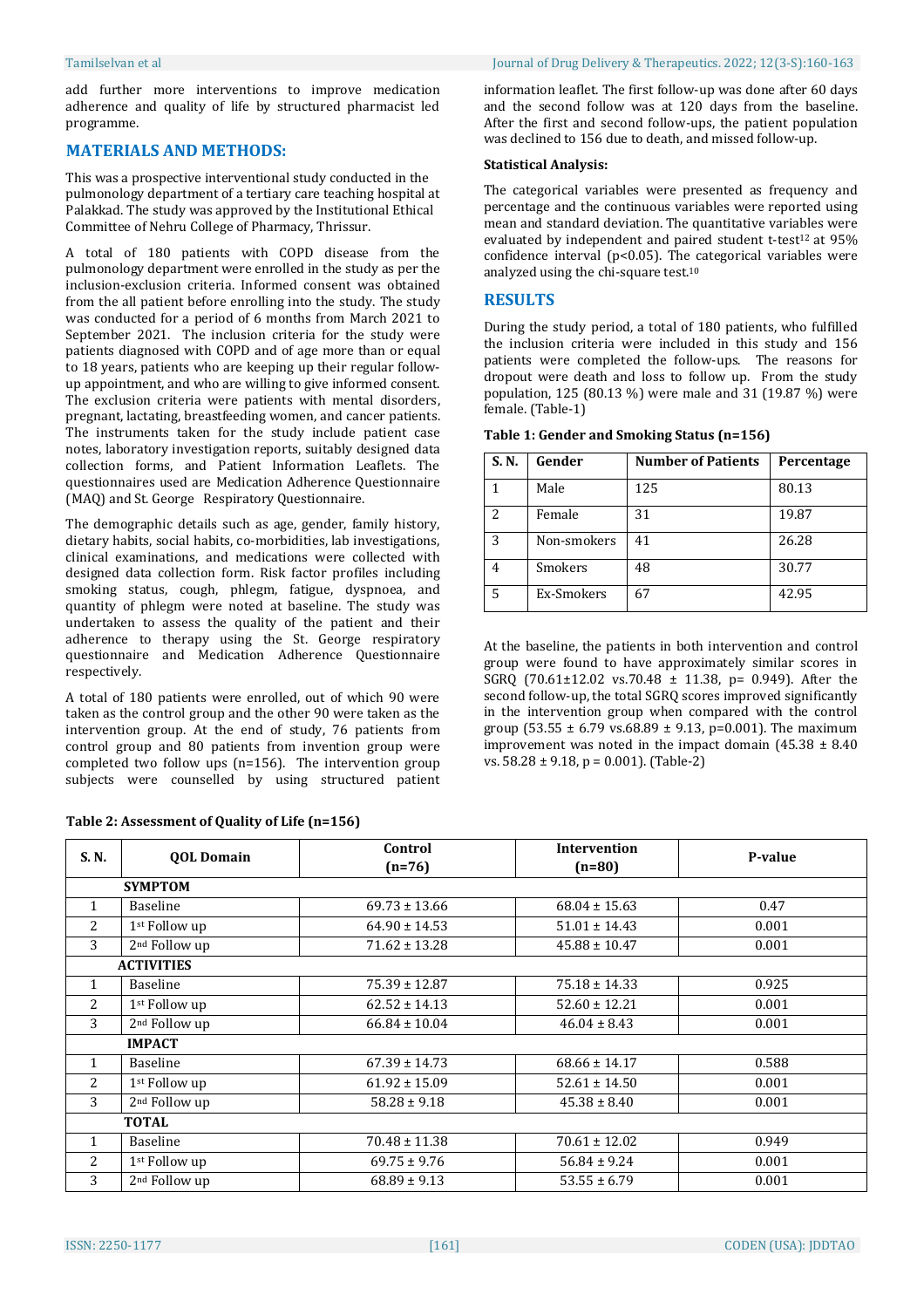The medication adherence of the patients in both intervention and control were found to have no significant difference (5.16  $\pm$  2.21 vs.5.16  $\pm$  2.21, p=0.30) at baseline. The scores were significantly improved in the intervention group than in the control group after the second follow-up  $(7.42 \pm 0.74 \text{ vs. } 4.89)$ ± 2.18, p=0.001). (Table-3)

| Table 3: Independent t-Test of MAQ Scores in Control and Intervention Groups |
|------------------------------------------------------------------------------|
|------------------------------------------------------------------------------|

| S. N. | <b>Parameter</b>          | Control         | Intervention    | P-value |
|-------|---------------------------|-----------------|-----------------|---------|
|       |                           | $(n=76)$        | $(n=80)$        |         |
|       | Baseline                  | $4.36 \pm 2.29$ | $5.16 \pm 2.21$ | 0.30    |
| 2     | 1 <sup>st</sup> Follow up | $4.73 \pm 2.16$ | $6.38 \pm 1.53$ | 0.001   |
| 3     | 2 <sup>nd</sup> Follow up | $4.89 \pm 2.18$ | $7.42 \pm 0.74$ | 0.001   |

According to our study results, majority of the patients had more than one reason for non-adherence. The main reason for non-adherence was forgetfulness (74.3%), financial reason (61.8%) and old age (55.9%). (Table-4)

| Table 4: Factors influencing poor medication adherence |  |  |
|--------------------------------------------------------|--|--|
|--------------------------------------------------------|--|--|

| S. N.          | <b>Reasons</b>         | <b>Number of Patients</b> | Percentage (%) |
|----------------|------------------------|---------------------------|----------------|
|                | Forgetfulness          | 113                       | 72.44          |
| 2              | Feeling better         | 28                        | 17.95          |
| 3              | Polypharmacy           | 37                        | 23.72          |
| $\overline{4}$ | Lack of family support | 14                        | 08.97          |
| 5              | Financial reason       | 94                        | 60.26          |
| 6              | Old age                | 85                        | 54.49          |
| 7              | Fear of side effects   | 8                         | 05.13          |

# **DISCUSSION**

This study demonstrates the value of a structured pharmacistled program to improve medication adherence in COPD patients and highlights the importance of patient education by the pharmacist in India.

In this study, we assessed the effect of pharmacist intervention to improve medication adherence in 156 patients. From the study population, 125 (80.13 %) were male and 31 (19.87 %) were female who are diagnosed with COPD. (Table-1) A similar observation was found in the study of Nejc Horvat et al which showed COPD was significantly more common in males (67.7%) than in females. 5, 15

The structured pharmacist-led intervention significantly improves the medication adherence and quality of life of COPD patients. Based on our study results, 67 (42.95 %) COPD patients were ex-smokers which showed in Table-1 and it is similar to the study of M. R. Khdour et al from Northern Ireland which showed 60% of patients were ex-smokers. 7

The progression of COPD affects the normal daily activities of the patient as well as their quality of life. The SGRQ score in the intervention group after the second follow-up showed significant improvement in QOL by providing the structured pharmacist-led intervention. As similar to results obtained by Chuanwei et al study results also showed significant improvement in SGRQ score after pharmacist intervention. 12, 16

The result of our study showed that low medication adherence persists among COPD patients due to forgetfulness (74.3%). By comparing with results obtained from Suhaj Abdulsalim et al*,* their study showed low medication adherence in COPD patients due to carelessness (25.6%). 8

Medication adherence was approximately similar in the control and intervention groups at the baseline, but the scores were significantly improved in the intervention group after the first and second follow up (p-value =  $0.001$ ) (Table-4) which is similar to a study conducted by Faheemuddin et al. 10

The role of the clinical pharmacist is very important in the healthcare team to act as a link between the physician and the patient. <sup>16</sup> Many patients often lack knowledge about the disease which includes symptoms, exacerbation, medications, etc. So when patients are allowed to discuss their situations or concerns about the medications or lifestyle, patients' approach to disease and medications can be improved.

Reasons for non-adherence in our study include forgetfulness, feeling better, polypharmacy, lack of family support, financial reasons, old age, and fear of side effects. Table-5, showed the most common reason for poor medication compliance was forgetfulness in 113 (72.44 %) patients. 60.26 % of participants revealed that they stopped taking medications due to financial reasons, 54.49 % of patients stopped taking drugs due to old age, and 23.72 % patients due to polypharmacy. Other reasons for poor drug compliance were found to be feeling better (17.95 %), lack of family support (08.97 %), and fear of side effects (05.13%).

# **CONCLUSION**

Both the medication adherence and quality of life of subjects were significantly improved in the intervention group than in the control group through proper patient counseling and education. The study also emphasizes the therapeutic importance of taking the required efforts to reduce the negative consequences of non-adherence with medication therapy. There is a need to provide effective counseling to